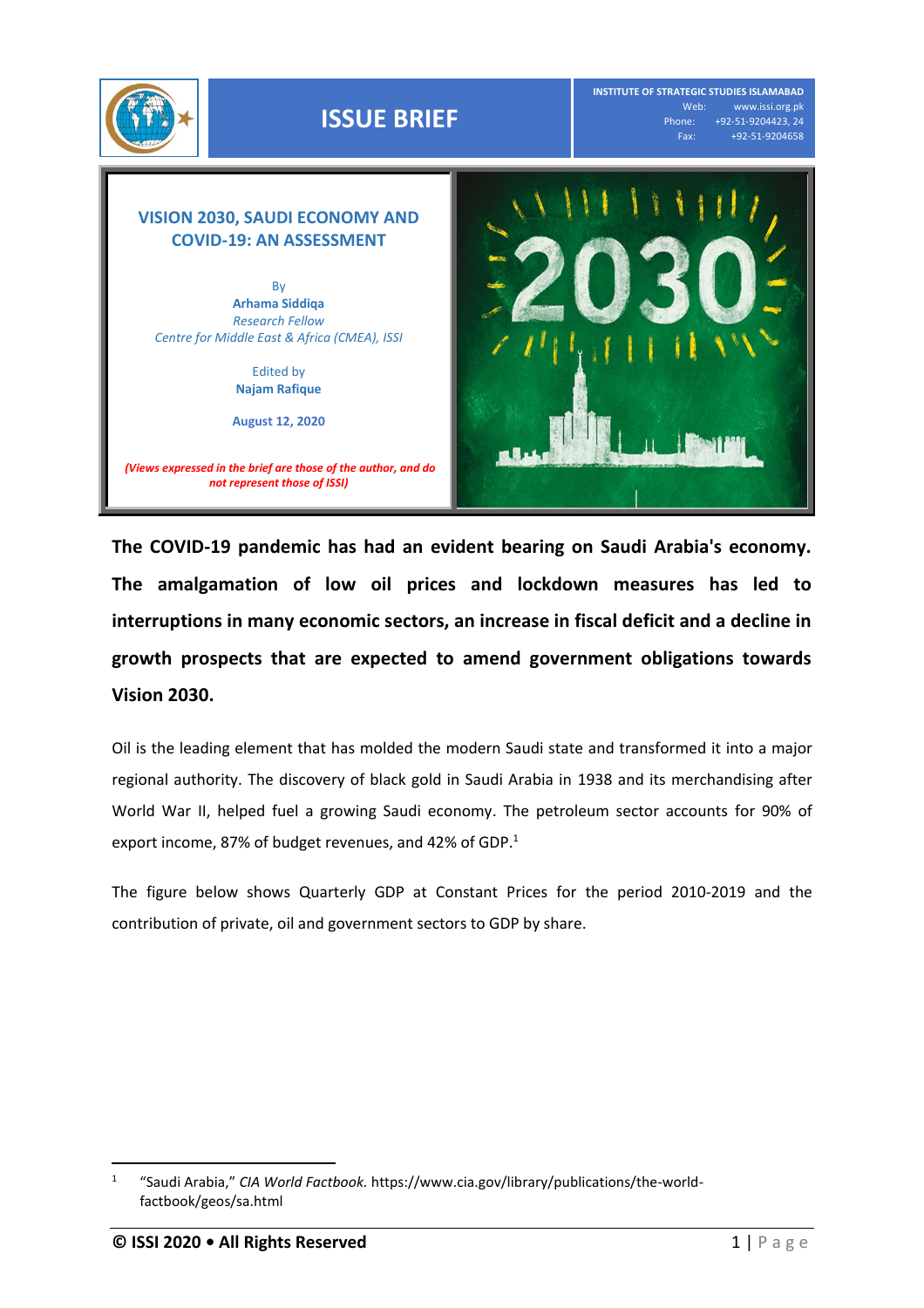

*Source: General Authority for Statistics (Saudi Arabia) 2*

#### **Saudi Vision 2030: A Snapshot**

In the backdrop of the collapse of oil prices, King Salman bin Abdulaziz Al Saud and his son Mohammed bin Salman Al Saud (now de-facto ruler), developed a reform plan which they disclosed in 2016. Saudi Vision 2030 builds upon three apparent comparative strengths of Saudi Arabia, namely: the country's principal role in the Islamic world as guardian of the Holy Mosques in Makkah and Medina; monetary strength as a prospective investment center and its geographical position at the crossroads of three continents.



*Source: Strategic Objectives and Vision Realization Programs, KSA Vision 2030<sup>3</sup>*

Vision 2030 is to be accomplished through thirteen Vision Realization Programs (VRP) each of which is responsible for creating a strategy and set of projects across a number of the ninety-six strategic objectives. The VRPs include the following: Quality of Life Program, Financial Sector Development Program, Housing Program, Fiscal Balance Program, National Transformation Program, Public Investment Fund Program, Privatization Program, National Companies Promotion Program, National

<sup>2</sup> General Authority for Statistics (Saudi Arabia).<https://www.stats.gov.sa/en/823>

<sup>3</sup> Strategic Objectives and Vision Realization Programs,*KSA Vision 2030.* <https://vision2030.gov.sa/sites/default/files/report/Vision%20Realization%20Programs%20Overview.pdf>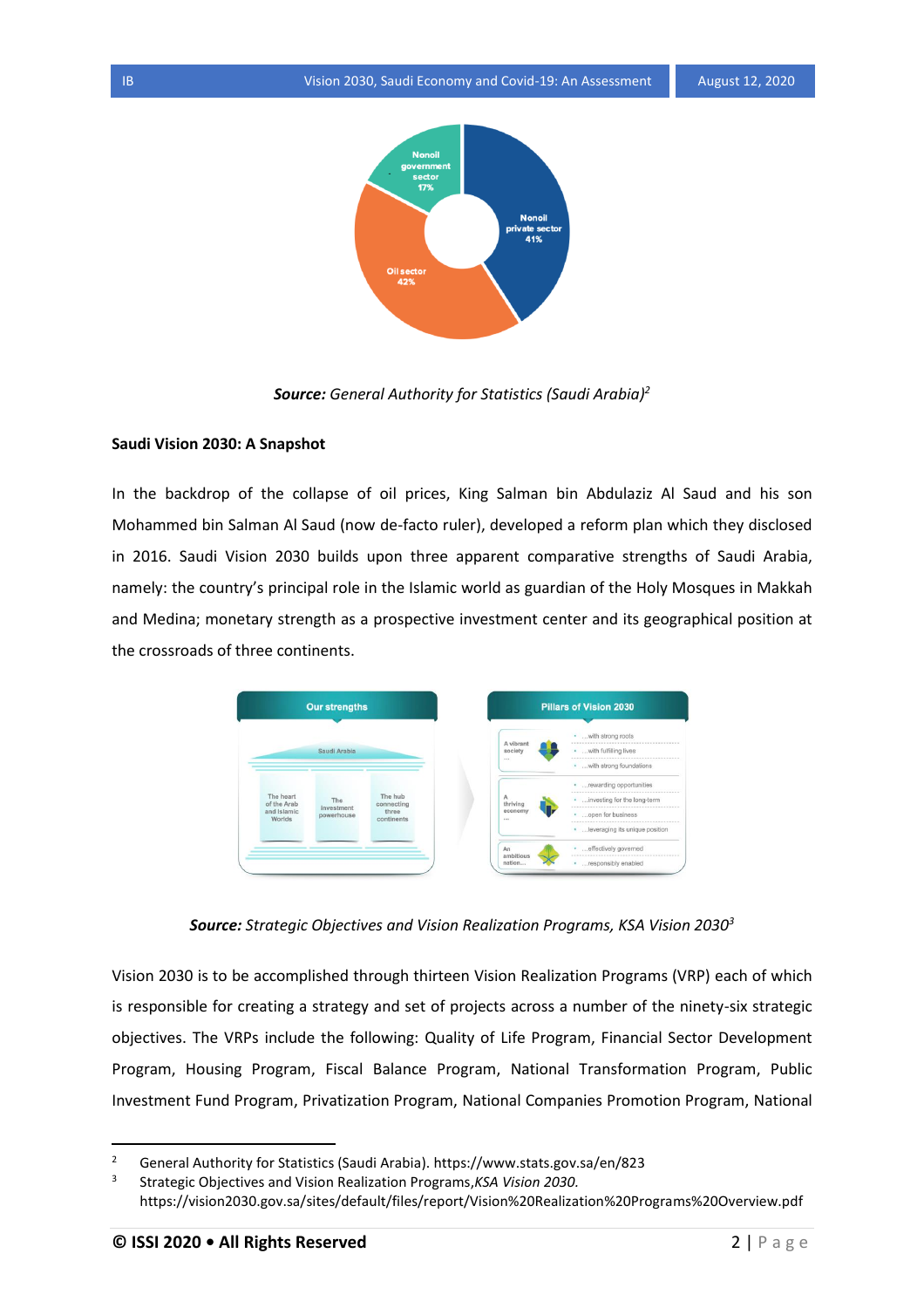Industrial Development and Logistics Program, Strategic Partnerships Program, Hajj and Umrah Program, Human Capital Development Program and Saudi Character Enrichment Program. 4

In essence, Saudi Vision 2030, premises on neoliberalism. Among other initiatives, it focuses on privatizing sectors and raising non-oil revenues. Other elements of the vision include increasing the participation of Saudis into the workforce, cultivating role of women in all spheres, attracting Foreign Direct Investment (FDI), and expanding local manufacturing of Saudi defense equipment.

Areas which the Saudi leadership consider promising include mineral excavation, petrochemical products, manufacturing industry including retail and wholesale trade, non-religious tourism, health services, finance, and construction. The figure below shows the Direct Public Investment Fund (PIF) investments in Saudi Companies from 2018–2020.



*Source: Atlantic Council<sup>5</sup>*

# **Saudi Economy after Covid-19**

In March and April, Saudi foreign reserves declined by \$48.6 billion to \$448.6 billion, which are the lowest they have fallen in 19 years.<sup>6</sup> In the first quarter of 2020, Saudi Aramco, the world's largest public enterprise, witnessed a decrease of 25% in net income.<sup>7</sup>The IMF has estimated the breakeven

<sup>4</sup> "Vision Realization Programs,"*KSA Vision 2030.* <https://vision2030.gov.sa/en/programs>

<sup>5</sup> "Assessing Saudi Vision 2030, A 2020 Review," *Atlantic Council,* June 2020. [https://www.atlanticcouncil.org/wp-content/uploads/2020/06/Assessing-Saudi-Vision-2030-A-2020](https://www.atlanticcouncil.org/wp-content/uploads/2020/06/Assessing-Saudi-Vision-2030-A-2020-review.pdf) [review.pdf](https://www.atlanticcouncil.org/wp-content/uploads/2020/06/Assessing-Saudi-Vision-2030-A-2020-review.pdf)

<sup>6</sup> "Saudi foreign reserves fall at fastest for two decades," *Reuters,* April, 20, 2020. [https://www.reuters.com/article/us-saudi-budget/saudi-foreign-reserves-fall-at-fastest-for-two-decades](https://www.reuters.com/article/us-saudi-budget/saudi-foreign-reserves-fall-at-fastest-for-two-decades-idUSKCN22B0W5)[idUSKCN22B0W5](https://www.reuters.com/article/us-saudi-budget/saudi-foreign-reserves-fall-at-fastest-for-two-decades-idUSKCN22B0W5)

<sup>7</sup> "Saudi Aramco's first-quarter profit slides 25% as the collapse in oil prices bites," *CNBC, May 12, 2020.*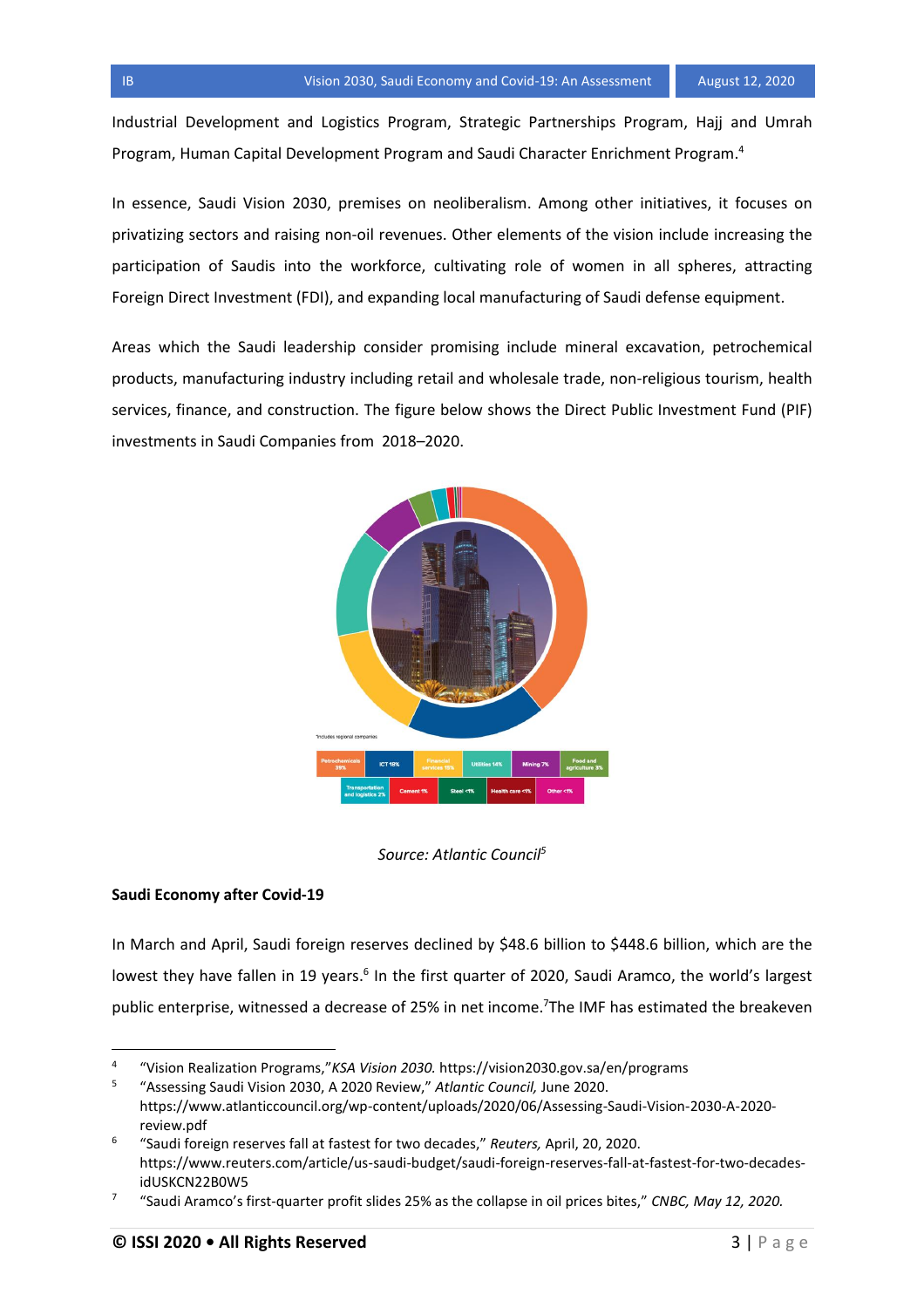benchmark for Saudi oil at \$76 per barrel. At the moment, the price of Brent crude oil is \$45 per barrel. Added to this is this year's downsizing of Hajj from the usual 2.5 million pilgrims to about 1000 citizens. Religious tourism constitutes around 20% of Saudi Arabia's non-oil GDP. These challenges also come in the backdrop of the ongoing war in Yemen and constant tensions with Iran.

Data from the Saudi Arabian Monetary Authority displays that three sectors: trade, transport and construction, primarily make up the private sector (more than 60%).<sup>8</sup> Trade alone employs around 2 million people and makes up almost 14% of the GDP. In view of Covid-19, many small and mediumsize enterprises have had to shut down. Such business were supposed to generate 35% of GDP by  $2030.<sup>9</sup>$ 

This presents a dilemma for planners of economic diversification. The success of Saudi Vision 2030 requires considerable government spending as well as the ability to draw in foreign assets, predominantly in PIF mega-projects. The IMF has already predicted a reduction of 2.3% in the Saudi economy this year. Taking account of the situation, the Saudi government employed contractionary fiscal measures such as a threefold increase in the value added tax and termination of living increments for public sector employees.

## **How can Pakistan Benefit?**

- Given that over 60% of Pakistan's population comprises of young people, Pakistan's manpower is considered an extremely valuable asset. In light of the decline of Covid-19 cases in Saudi Arabia, economic activities will resume soon. Hence, in order to prepare for this, the Government of Pakistan must train its labor force in line with Saudi needs. Specializations where demand workers will be high are engineering and medicine. The Government of Pakistan should sign a contract with their Saudi counterparts regarding this.
- Pakistan has immense experience in the sports industry. Regarding manufacturing of sports items, export of sport goods to Saudi Arabia should be explored. Moreover, Pakistan has a renowned status in cricket, hockey and squash. Keeping in mind that Vision 2030 lays special emphasis on promotion of sports, Pakistan can use this status as leverage to enter in the Saudi sports industry.

8 "55th Annual Report," *Saudi Monetary Authority,* December 2019. [http://www.sama.gov.sa/en-US/EconomicReports/AnnualReport/Annual\\_Report\\_55th-EN.pdf](http://www.sama.gov.sa/en-US/EconomicReports/AnnualReport/Annual_Report_55th-EN.pdf)

[https://www.cnbc.com/2020/05/12/saudi-aramcos-profit-slides-25percent-in-the-first-quarter-as](https://www.cnbc.com/2020/05/12/saudi-aramcos-profit-slides-25percent-in-the-first-quarter-as-collapse-in-oil-prices-bites.html)[collapse-in-oil-prices-bites.html](https://www.cnbc.com/2020/05/12/saudi-aramcos-profit-slides-25percent-in-the-first-quarter-as-collapse-in-oil-prices-bites.html)

<sup>9</sup> "Mohammed bin Salman's Vision 2030: Can Saudi Arabia afford it?" *Middle East Eye,* June 15, 2020. <https://www.middleeasteye.net/news/saudi-arabia-vision-2030-mbs-neom-coronavirus>